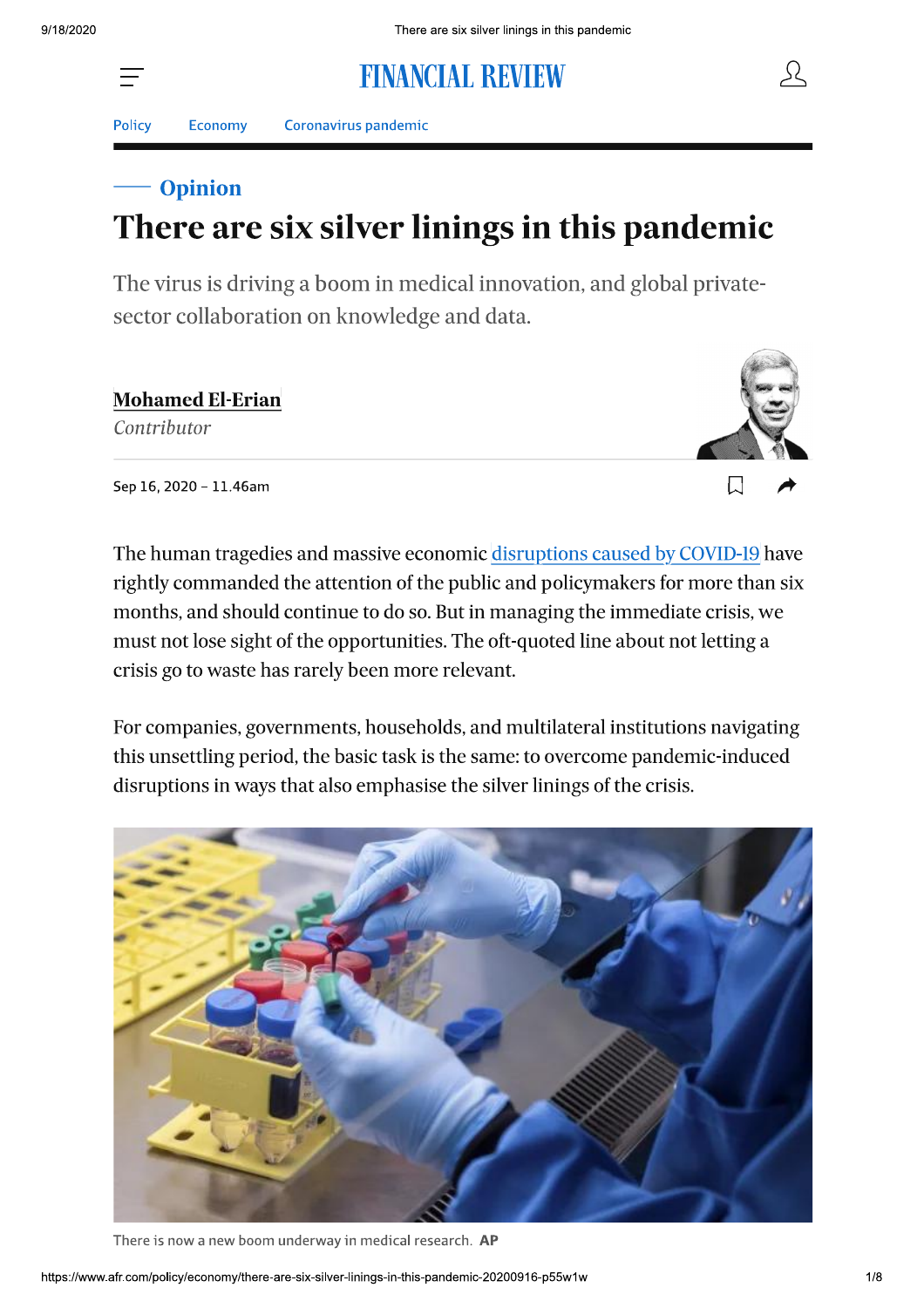Now is the time to look to lock in trends and conditions that will reshape our society and economy for the better over the long term. With this overarching objective in mind, here are the top six silver linings that I see.

# **Medical innovation**

The first is that we are living through one of the most exciting and promising periods of medical invention and innovation in history. While the immediate focus is rightly on COVID-19 vaccines and therapies, we should expect the research currently underway to produce a host of other discoveries, many of which will yield significant, durable benefits. Moreover, the crisis is forcing us to confront a battery of complex issues concerning drug pricing and distribution, both domestically and globally, as well as the range of social and other inequalities that we have allowed to worsen.

## **Greater collaboration**

Second, deeper cross-border private-sector collaboration, often outside the purview of governments, is fuelling this process of scientific leapfrogging. In mobilising against the coronavirus, scientists around the world are sharing information like never before, and pharmaceutical companies are collaborating in unprecedented ways. These collective efforts are being supported by dynamic public-private partnerships, showing that this instrument of development can indeed be "win-win" when it is properly focused and there is clear alignment.

# **Enhanced data analysis**

Third, the economic disruptions resulting from the pandemic have fuelled multiple private-sector efforts to collect and analyse a broader range of high-frequency data in domains extending far beyond medicine.

In the economics discipline, for example, there is a massive surge of interest in innovative new methods of measuring economic activity through granular highfrequency indicators like mobility (smartphone geolocation), electricity consumption, and retail traffic, as well as credit card usage and restaurant reservations.

These metrics are now supplementing the official statistics compiled by governments, providing considerable scope for compare-and-contrast exercises that can improve the quality and policy relevance of data-collection efforts.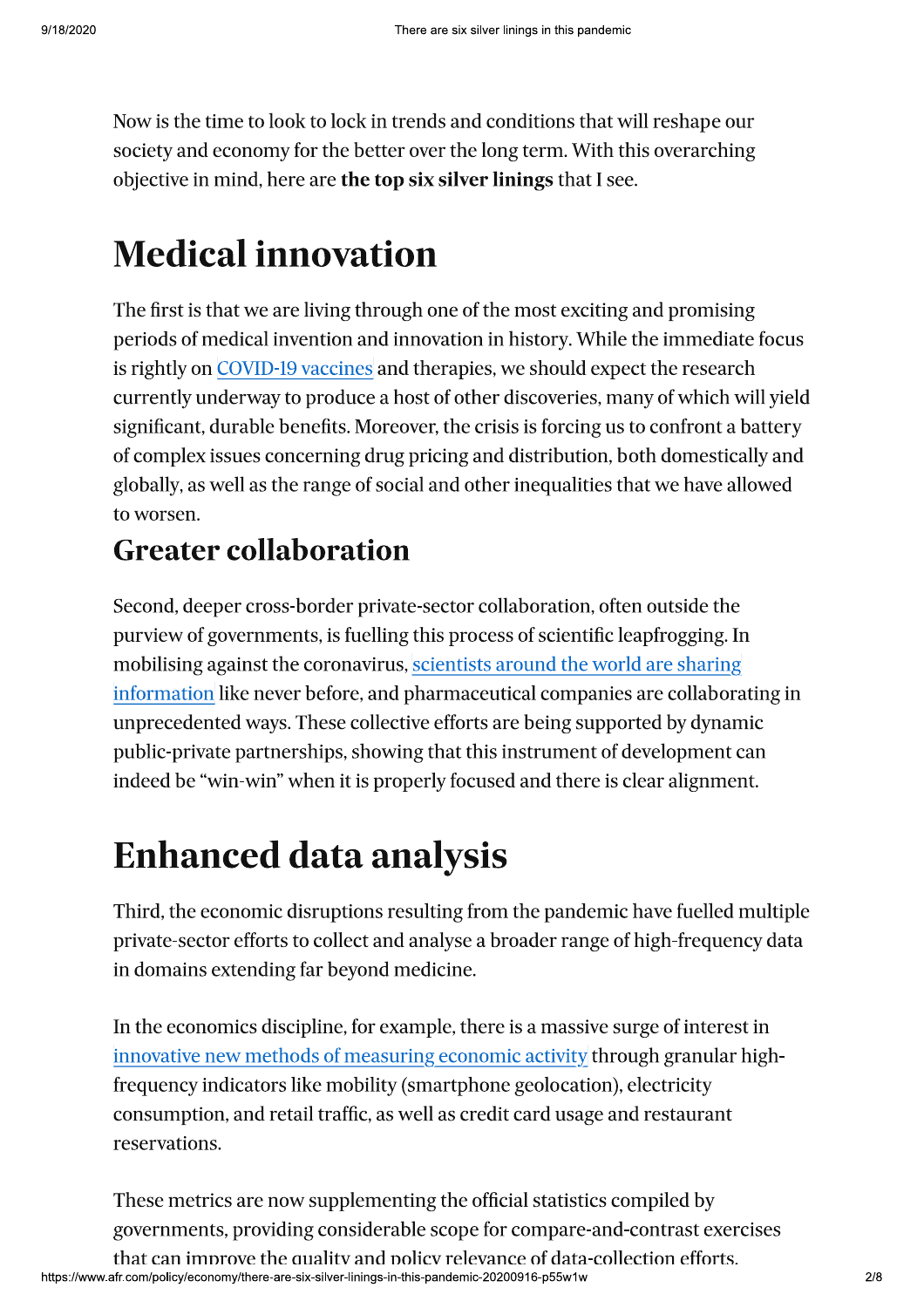# A focus on tail risks

Fourth, the COVID-19 shock has raised our collective awareness and sensitivity to low-probability, high-impact "tail risks." Suddenly, many in the private and public sectors are thinking more in terms of the full distribution of potential outcomes, whereas in the past they focused only on the most likely events. Policymakers have become more open to scenario analyses and the broader range of "if-then" conversations that such analyses elicit.

In the case of climate change  $-$  a major risk that some wrongly perceived as a distant tail instead of a baseline – the sharp reduction in harmful emissions during the current crisis has provided clear evidence that a new way is possible.

And it is now widely accepted that governments have an important role to play in underwriting a durable and inclusive recovery. The door is open for more public investment in climate mitigation and adaptation, and there is a growing chorus demanding that the new normal be "green."

# A fresh look at how we do things

This speaks to a fifth silver lining. The pandemic has led country after country to run a series of "natural experiments," which have shed light on a host of issues that go well beyond health and economics.

Systems of governance and modes of leadership have come under scrutiny, revealing a wide divergence in their capacity to respond to the same large shock. These issues have not been limited to the public sector. Corporate responsibility has also been brought to the fore as company after company scrambles to respond to what was once unthinkable. And multilateral cooperation has been shown to be lacking, increasing the threats to all.

# **Work-life balance**

Finally, the crisis has required many companies to hold candid conversations about work-life balance, and to devise innovative solutions to accommodate employees' heeds. There have already been far-reaching changes in how we work, interact with colleagues, and consume goods and services, and only some of these are likely to be reversed after the pandemic has passed.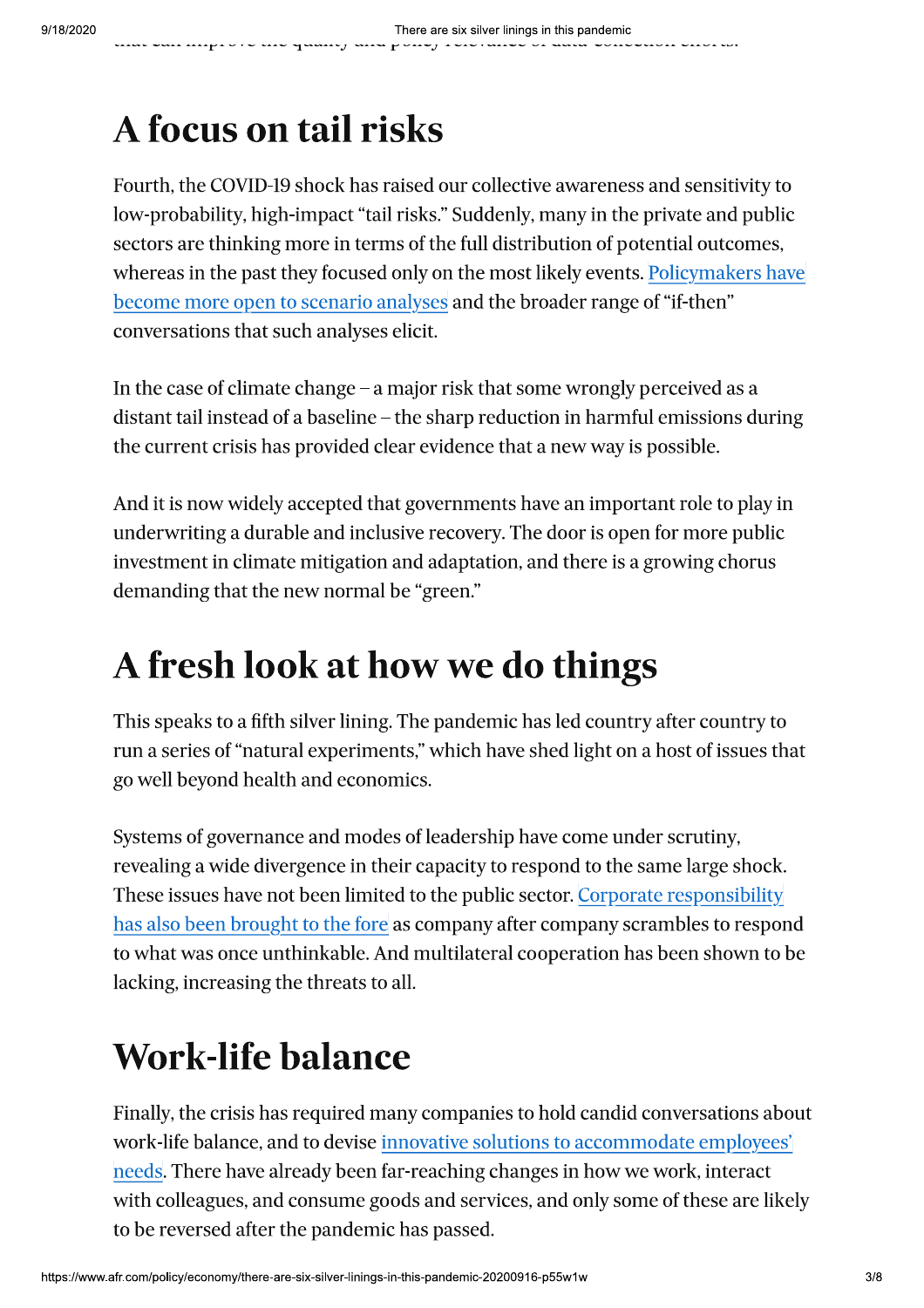These six silver linings constitute only a preliminary list of the opportunities offered by the pandemic.

The point is not to discount the severity of the shock and uncertainty that have confronted the majority of the world's population.



**RELATED** Lingering scars of virus generation may haunt world economy



**RELATED** America is leaving a dangerous post-virus vacuum

The pandemic has lasted much longer than many expected, and continues to leave tragedy and destruction in its path.

But that is all the more reason to make the most out of our collective response.

The challenge now is to expand and refine this list, so that we can seize the opportunities on offer and lock in more positive trends for the long term.

By acting together, we can transform a period of deep adversity into one of shared wellbeing for us and for future generations.

Project Syndicate

How the coronavirus is changing markets, business and politics. Coronavirus: Need to know. Our daily reporting, in your inbox.

**SIGN UP NOW** 

Mohamed El-Erian is the chief economic adviser at Allianz SE, the parent company of Pimco, where he served as CEO and co-CIO.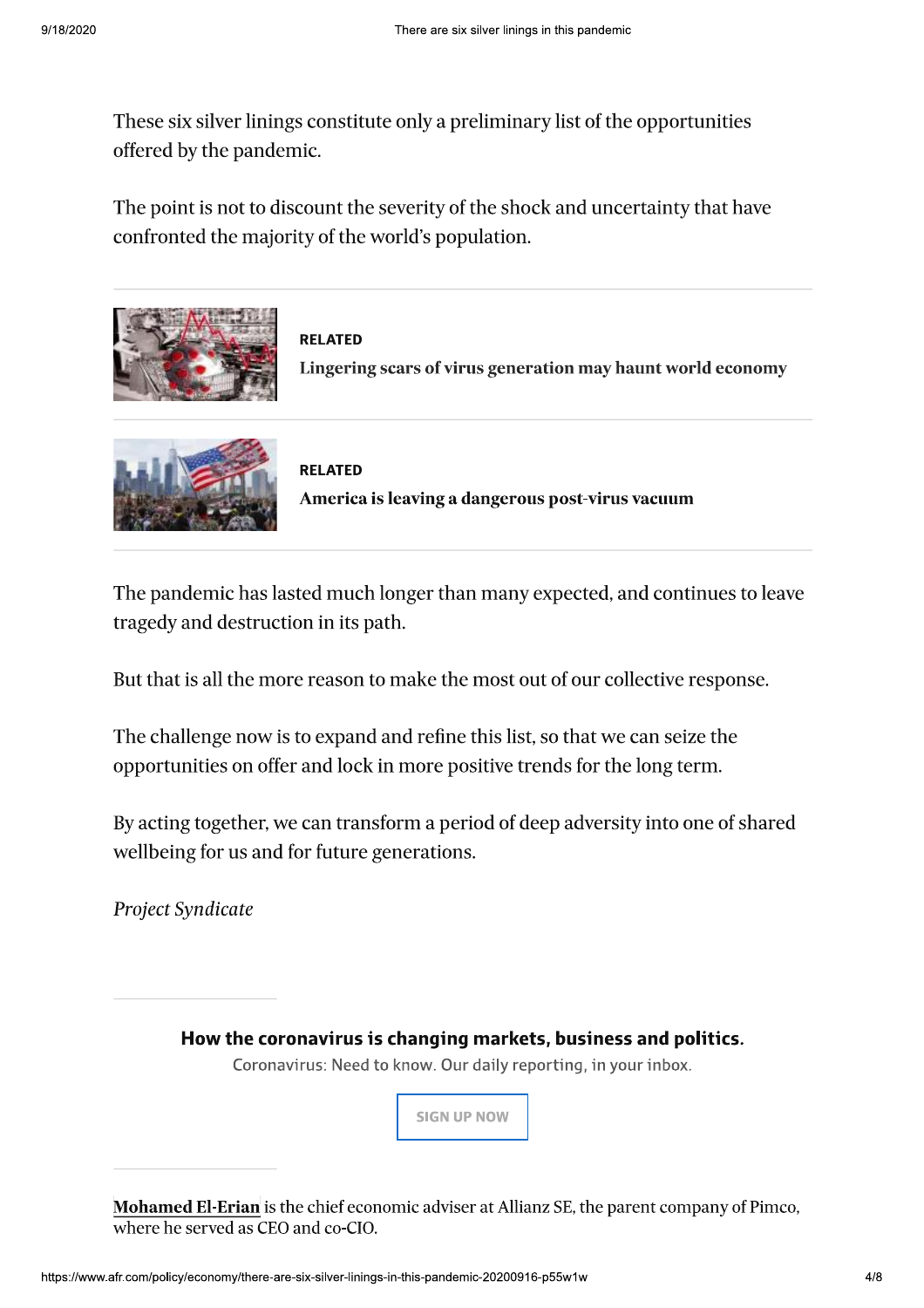|  |  | READ MORE |  |  |
|--|--|-----------|--|--|

 $\Box$  Save  $|| \rightarrow$  Share

| Coronavirus pandemic                            |                                            | Opinion | <b>Global economy</b> | <b>Science</b> |
|-------------------------------------------------|--------------------------------------------|---------|-----------------------|----------------|
| Data analysis                                   |                                            |         |                       |                |
|                                                 |                                            |         |                       |                |
|                                                 |                                            |         |                       |                |
|                                                 |                                            |         |                       |                |
|                                                 |                                            |         |                       |                |
|                                                 |                                            |         |                       |                |
| <b>LATEST STORIES</b><br>Commercial real estate | Weiss, Gersh win seats at Cromwell's table |         |                       |                |

#### Australians in China weigh up political risk as tensions rise

11 mins ago

#### Coronavirus pandemic

#### Tracing systems bolstered as borders show signs of opening

15 mins ago

#### Home loans

#### COVID-19 forces nervous lenders to axe borrowers' bonus income

21 mins ago

#### **SPONSORED**

# 21 mins ago<br> **SPONSORED**<br> **LATEST IN ECONOMY**<br>
Foreign investment<br>
FIRB fees slammed as 'federal stamp duty', but<br>
some like it<br>
<sup>28 mins ago | Matthew Cranston</sup>

#### Coronavirus pandemic

#### Al fresco on the menu for Sydney's nightlife reboot

https://www.afr.com/policy/economy/there-are-six-silver-linings-in-this-pandemic-20200916-p55W1v 41 mins ago | Finbar O'Mallon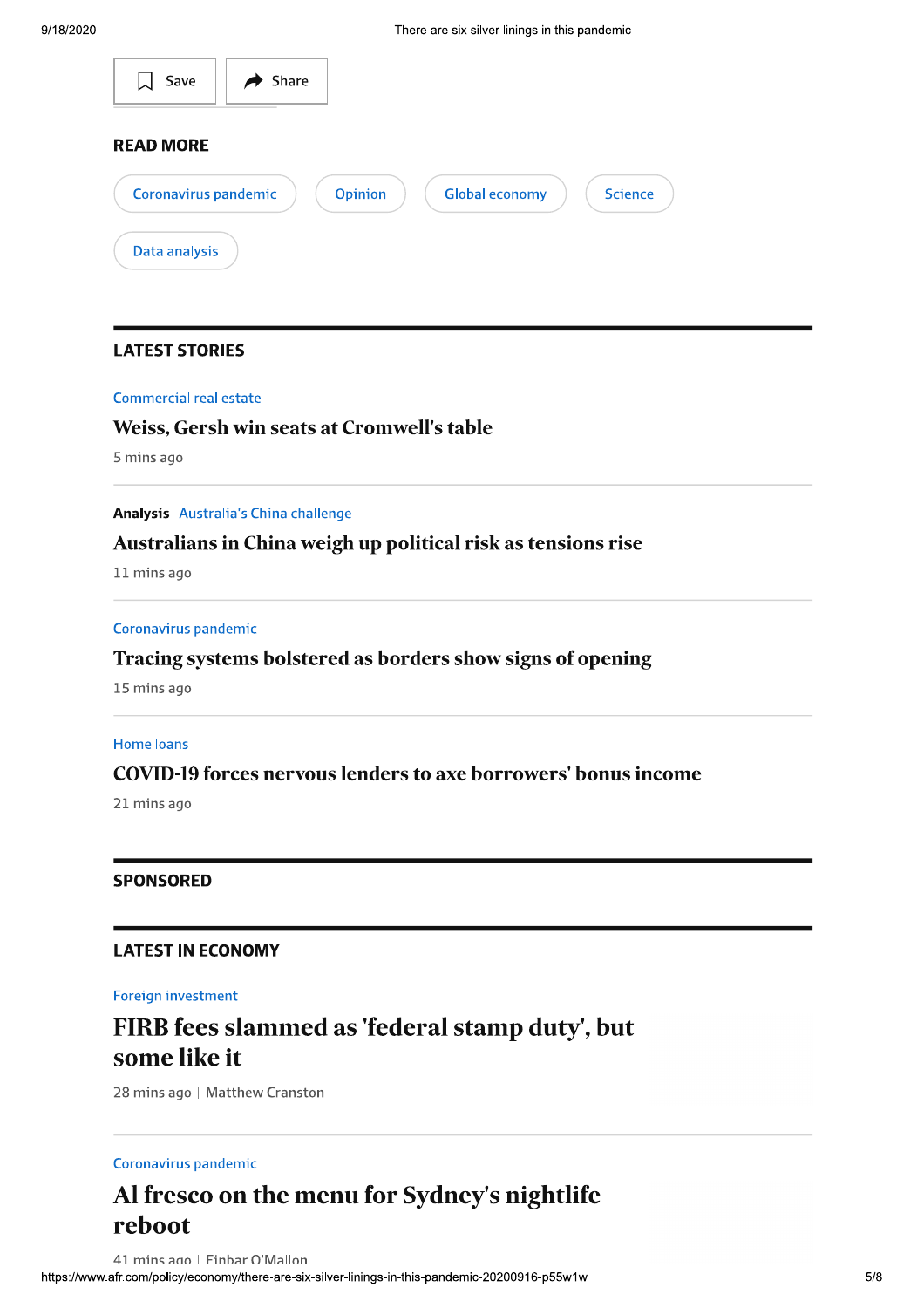#### **Political lobbying**

#### NFF wins government contract for internet, phone help service

Sep 18, 2020 | Aaron Patrick

**Analysis Regulation** 

#### How Josh Frydenberg is changing the government's role in the economy

Sep 18, 2020 | Andrew Clark

#### Employment

#### Why this laid-off CFO won't be selling his investment property

Sep 18, 2020 | Matthew Cranston

#### **MOST VIEWED IN POLICY**

- $\mathbf{1}$ Why this laid-off CFO won't be selling his investment property
- $\overline{2}$ FIRB investment fees set to jump on property and business
- 3 A KGB man to the end: the rise of Putin
- $\overline{4}$ The key to living with the virus? Less accurate tests
- 5 How Josh Frydenberg is changing the government's role in the economy

#### **Financial Review Magazine**

#### 'Wilder and funkier' Longrain awaits Melbourne after lockdown



Jill Dupleix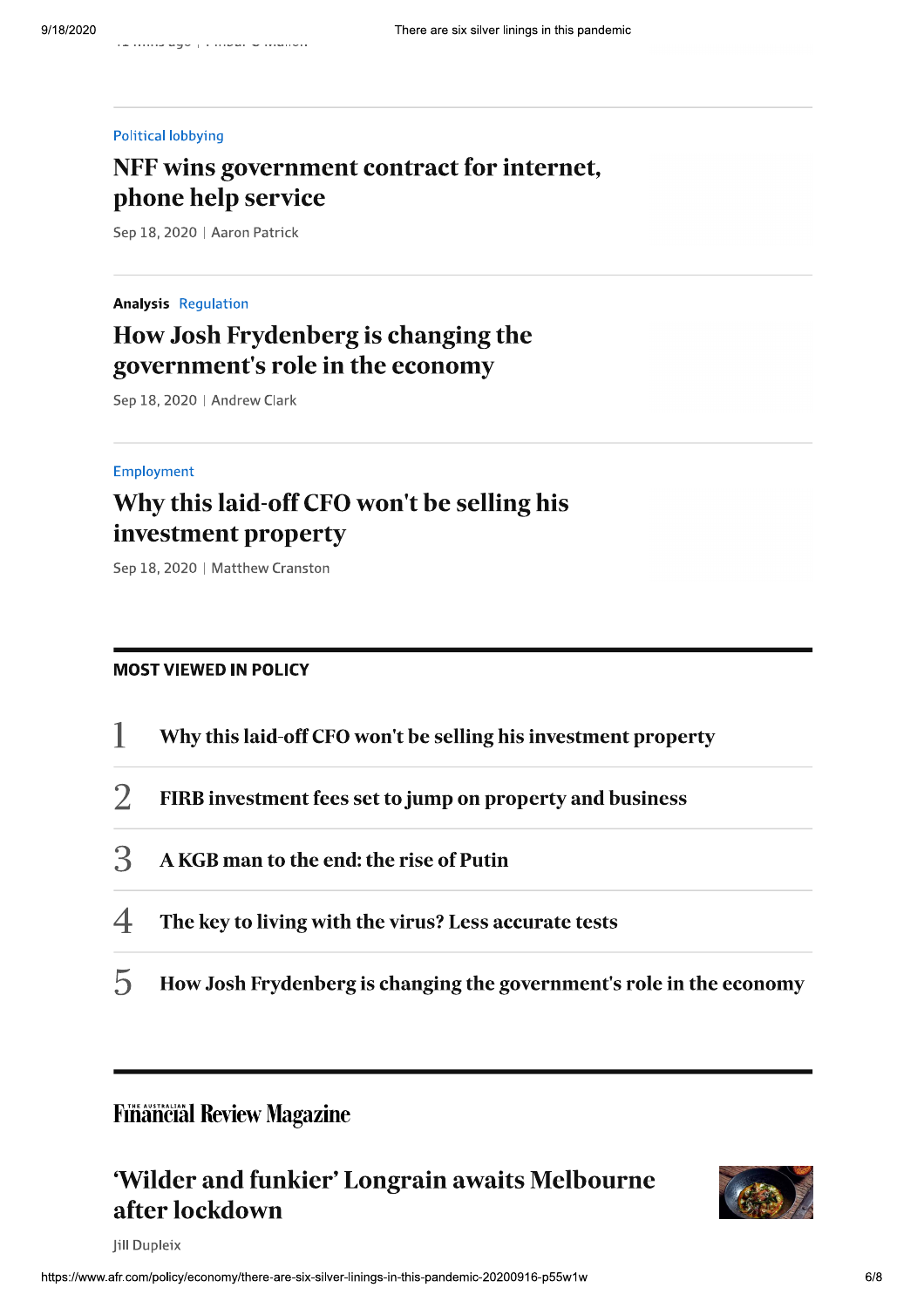What's next in fashion? Streetwear king Kim Jones gives sneaker peek

Australian fashion is all dressed up ... with nowhere to go

#### **BOSS**

New formula needed for soured China relationship: a2 Milk boss



Carrie LaFrenz

The tech companies that think it's time to end working from home

Virtual board meetings set to become an occasional affair

#### Life & Leisure

#### How this winery is making its long-distance relationship work



#### 'More brutal than beautiful': Bentley coupe bulks up

Time to stop and smell the flowers

#### LUXURY

#### The most powerful woman in fashion you've never heard of